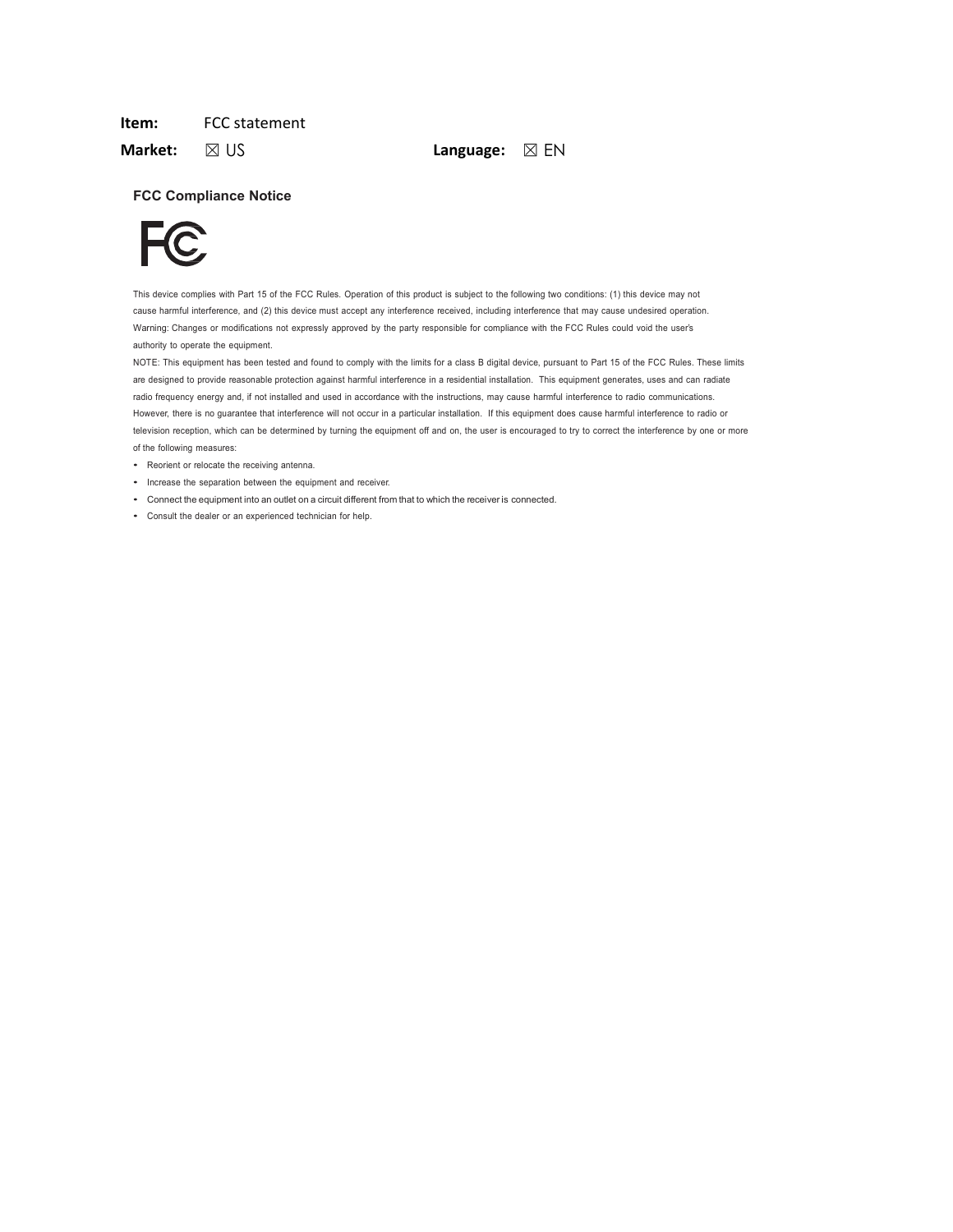# Item: IC statement

Market:  $\boxtimes$  CA Language:  $\boxtimes$  EN  $\boxtimes$  FR

# EN

# Industry Canada (IC) Compliance Notice

This Class B digital apparatus complies with Canadian standard ICES-003. CAN ICES-3(B)/NMB-3(B).

# FR-CA Avis De Conformité d'Industrie Canada (IC)

Cet appareil numérique de Classe B est conforme à la norme NMB-003 du Canada. CAN ICES-3(B)/NMB-3(B).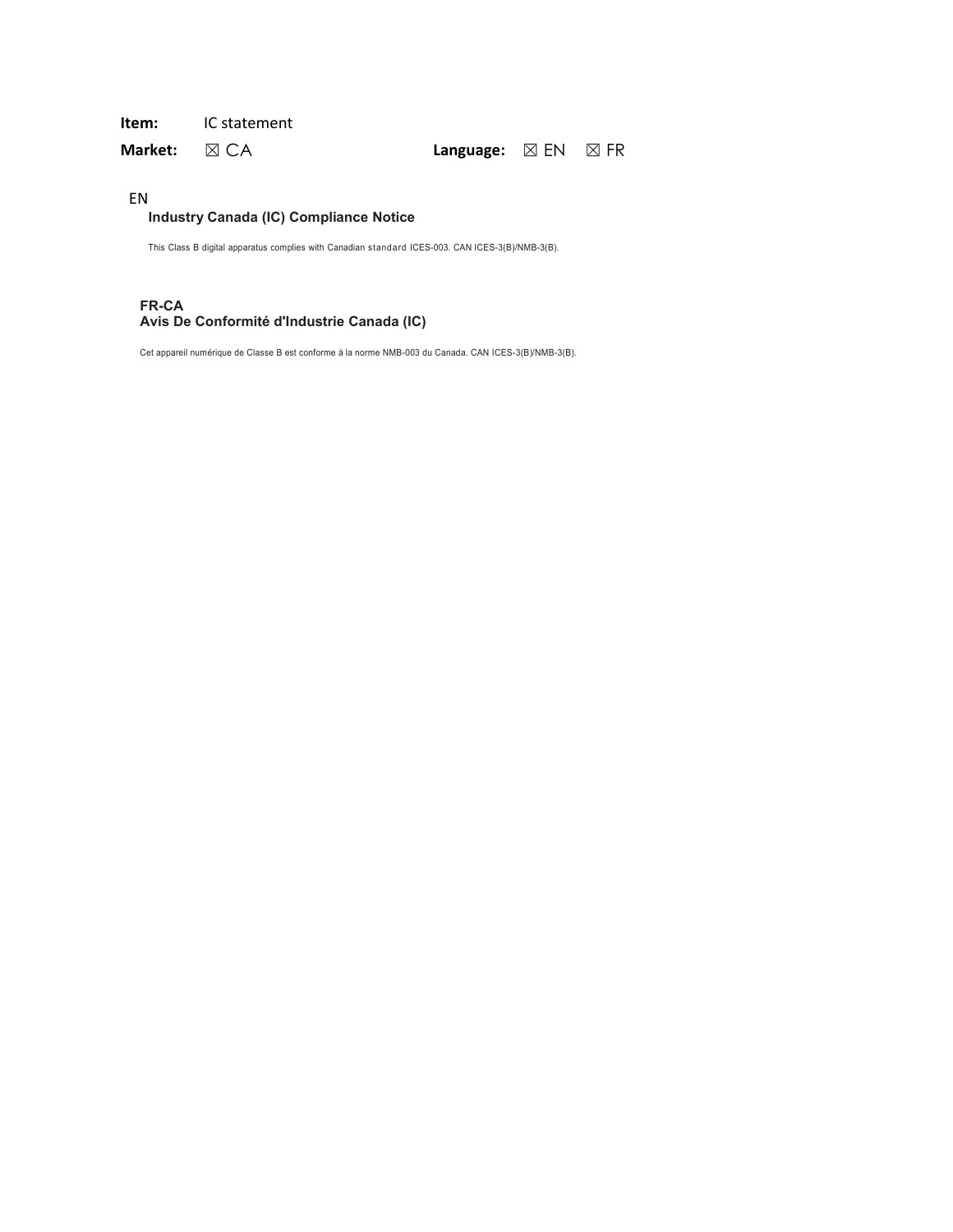# Item: CE & WEEE statement

Market:  $\boxtimes$  EU Language:  $\boxtimes$  Acc. to related country (DE, EN, FR, SP, IT…)

EN

CE marking

# $\epsilon$

This equipment is in compliance with the requirements of General Product Safety Directive (GPSD) 2001/95/EC and Electromagnetic Compatibility (EMC) Directive 2014/30/EU.

# WEEE statement



The symbol on this product or its packaging signifies that this product must be disposed separately from ordinary household wastes at its end of life. Be aware that this is your responsibility to dispose of electronic equipment at recycling centers in order to conserve natural resources. Each country should have its collection centers for electrical and electronic equipment recycling. For information about your recycling drop off area, please contact your related electrical and electronic equipment waste management authority, your local city office, or your house hold waste disposal service.

### FR

Marquage CE



Cet équipement est conforme aux exigences de la directive relative à la sécurité générale des produits (DSGP) 2001/95/CE et de la directive sur la compatibilité électromagnétique (CEM) 2014/30/UE.

### Déclaration DEEE



Le symbole figurant sur ce produit ou sur son emballage signifie que ce produit doit être mis au rebut séparément des ordures ménagères ordinaires en fin de vie. Gardez à l'esprit que la responsabilité vous incombe de mettre au rebut les équipements électroniques dans des centres de recyclage afin de contribuer à la préservation des ressources naturelles. Chaque pays doit disposer de centres de collecte dédiés au recyclage des équipements électriques et électroniques. Pour plus d'informations sur les zones de recyclage de votre localité, veuillez contacter les autorités responsables de la gestion des déchets d'équipements électriques et électroniques de votre commune, votre mairie ou le service local de traitement des ordures ménagères.

DE

CE-Kennzeichnung



Dieses Gerät entspricht den Anforderungen der Richtlinie 2001/95/EG über die allgemeine Produktsicherheit und der Richtlinie 2014/30/EU über die elektromagnetische Verträglichkeit (EMV).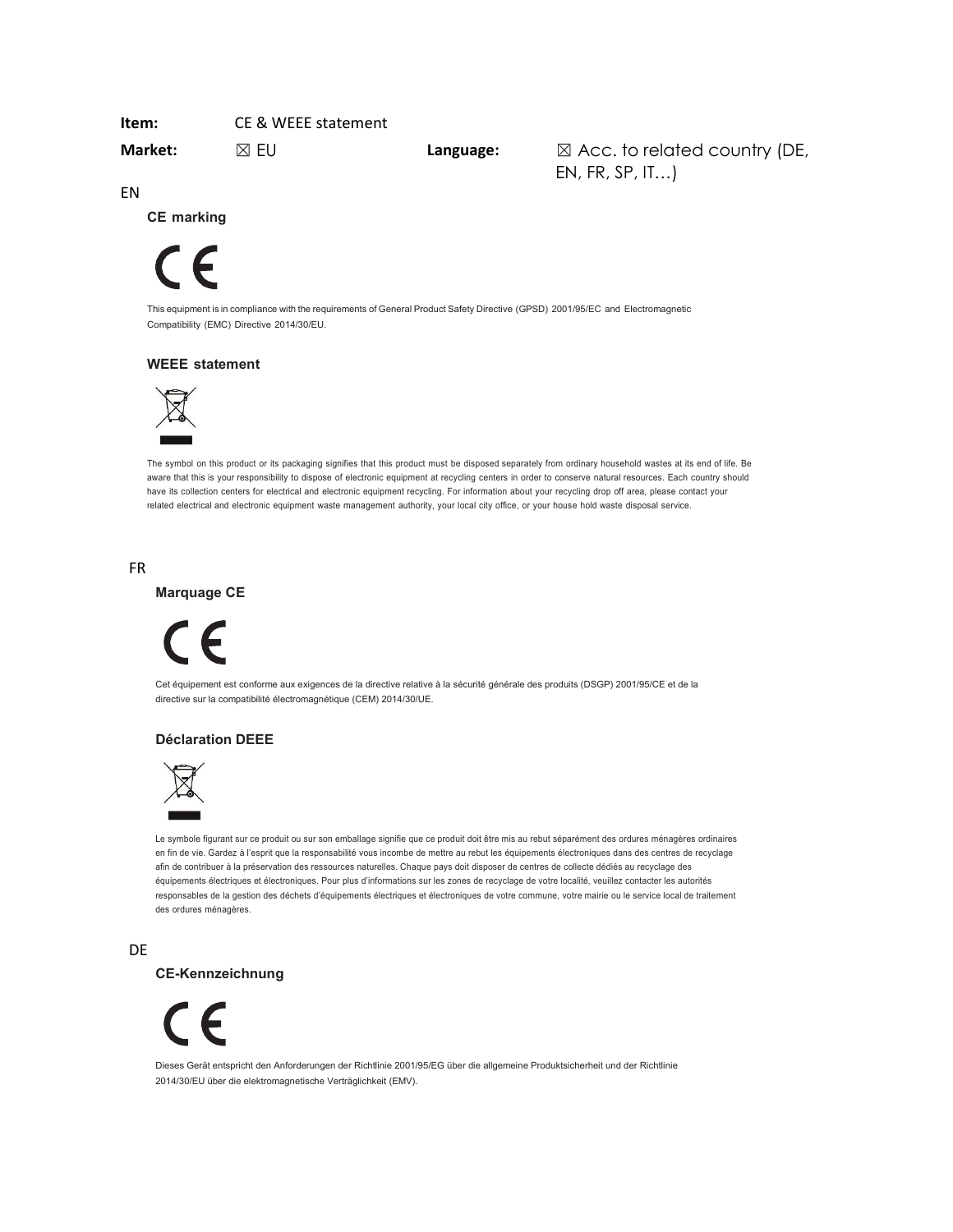# Erklärung zur Richtlinie über Elektro- und Elektronik-Altgeräte



Das Symbol auf dem Produkt oder der Verpackung weist darauf hin, dass das Produkt am Ende seiner Nutzungsdauer separat vom normalen Hausmüll entsorgt werden muss. Beachten Sie, dass es in Ihrer Verantwortung liegt, elektronische Geräte in Recycling-Zentren zu entsorgen, um die natürlichen Ressourcen zu erhalten. Jedes Land sollte Sammelzentren für das Recycling elektrischer und elektronischer Geräte haben. Für Informationen zu Ihren Recycling-Abgabestellen kontaktieren Sie bitte Ihre Abfallwirtschaftsbehörde für Elektro- und Elektronikgeräte, Ihre örtlichen Behörden oder Ihr Abfallentsorgungsunternehmen.

IT

### Marchio CE

# $\epsilon$

Questa apparecchiatura è conforme ai requisiti della direttiva relativa alla sicurezza generale dei prodotti (GPSD) 2001/95/CE e della direttiva sulla compatibilità elettromagnetica (CEM) 2014/30/UE.

### Dichiarazione RAEE



Il simbolo su questo prodotto o sull'imballaggio indica che il prodotto dovrà essere smaltito separatamente dai rifiuti domestici al termine del suo ciclo di vita. Si noti che l'utente è responsabile dello smaltimento delle apparecchiature elettroniche presso i centri di riciclo al fine di contribuire a preservare le risorse naturali. Ogni Paese deve disporre dei propri centri di raccolta per il riciclo di apparecchiature elettriche ed elettroniche. Per informazioni sui luoghi in cui avviene la raccolta per il riciclo, contattare le autorità competenti per la gestione dei rifiuti di apparecchiature elettriche ed elettroniche, l'ufficio municipale locale o il servizio di smaltimento dei rifiuti domestici.

ES

Marcaje CE



Este equipo cumple con los requisitos de la Directiva 2001/95/CE relativa a la seguridad general de los productos y de la Directiva 2014/30/UE relativa a la compatibilidad electromagnética.

### Declaración sobre RAEE



El símbolo en este producto o en su embalaje indica que debe eliminarse separado de los residuos domésticos al final de su vida útil. Tenga en cuenta que es su responsabilidad desechar el equipamiento electrónico en los puntos de reciclaje adecuados para conservar los recursos naturales. Cada país tiene sus puntos de recogida para el reciclaje del equipamiento eléctrico y electrónico. Para información acerca de su zona de recogida de residuos, contacte con su autoridad de gestión de residuos de aparatos eléctricos y electrónicos, con su oficina local o con su servicio de eliminación de residuos<br>domésticos.